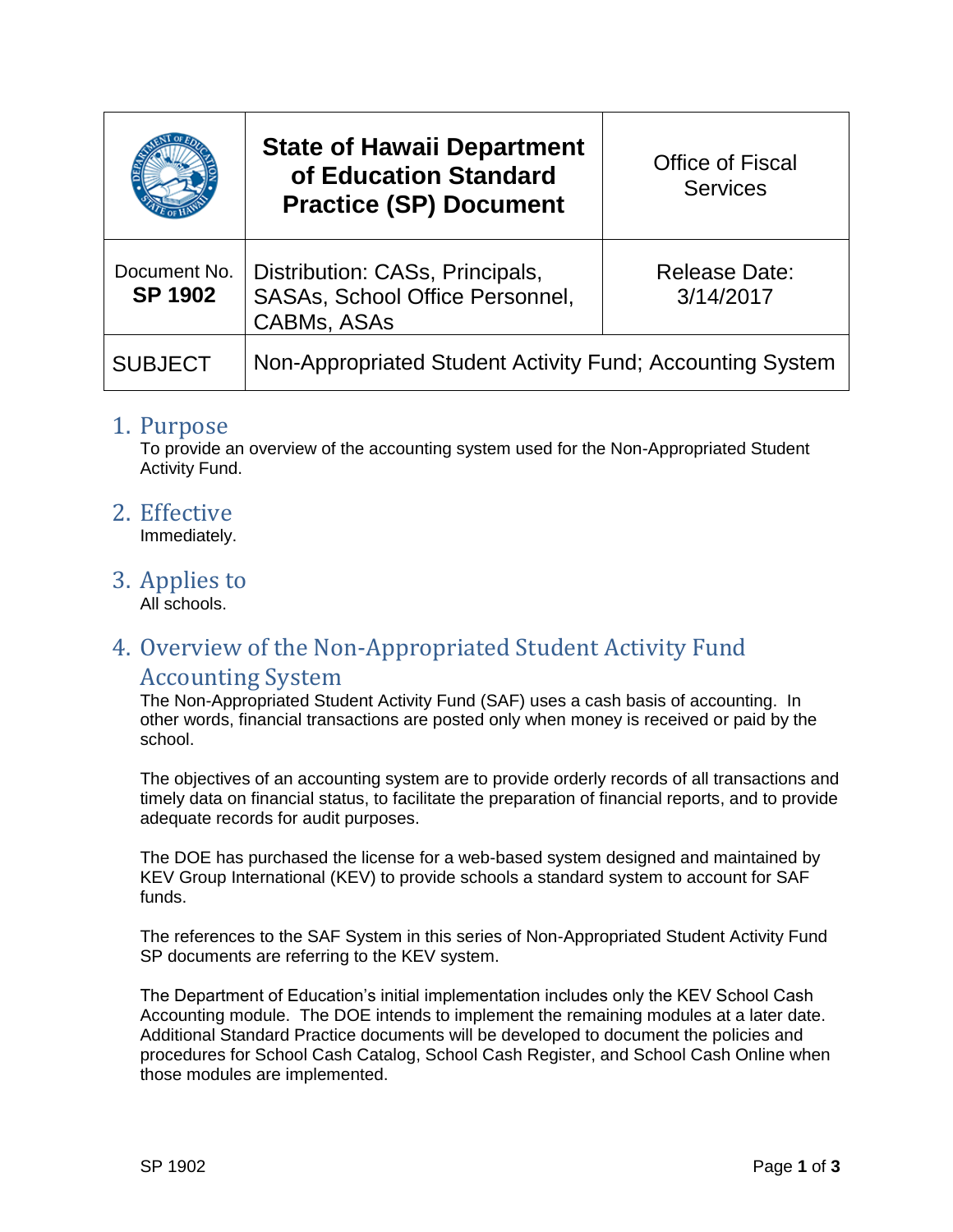# 5. Accounting System Modules

- (a) The KEV system has the following modules:
	- (1) School Cash Accounting ("SCA")
	- (2) An accounting system for Student Activity Funds (SAF) that provides modules for recording and depositing cash receipts, issuing checks, accounting for checks returned for non-sufficient funds (NSF), inquiring on the ledger, reconciling the bank statement, transferring entries, and reporting.
	- (3) School Cash Catalog ("SCC")
	- (4) A system for schools to create a "catalog" of individual SAF items for collection by student. Items for collection may be assigned to students as either required or optional, based upon individual, group, or grade level. System provides reports on items paid vs. outstanding by catalog item, student name, grade, course, etc.
	- (5) School Cash Register ("SCR")
	- (6) A virtual cash register for school personnel to receive and record in-person cash or check payments for SAF items for collection.
	- (7) School Cash Online ("SCO")
	- (8) A web-based portal that allows parents and guardians to view and pay for SAF items for collection assigned to their student. Refunds may also be processed on the web-based portal.

The computerized accounting system is intended to standardize the accounting procedures, so every school will use the same method of record keeping. The procedures documented in these Standard Practices are written to guide Principals, SASAs, Account Clerks and others to maintain uniform and efficient records, as well as to facilitate the orientation o

f newly-hired personnel and other personnel transferred from another school.

### 6. User ID

SAF has various access levels depending on the role of the user. School level users (SASAs, Account clerks, or Office Assistants) are usually set up as Standard Users. Standard Users may input, print, and update the ledger for cash receipts, deposits, check payments, and transfers; reconcile the bank statement; and print various reports.

Schools may request new user setup by submitting a completed Request to Add/Delete SAF User (SAF-M1).

SAF users who separate from employment at the school should be deleted from SAF by the supervisor (i.e. Principal or SASA) submitting form Request to Add/Delete SAF User (SAF-M1). The form is an Adobe fillable form. The reasons for deleting a user that can be selected are: Separated from DOE; Change in job duties; Changed schools; and Other reason (explain below).

Changes to SAF Users must be approved by the Principal before the request is submitted.